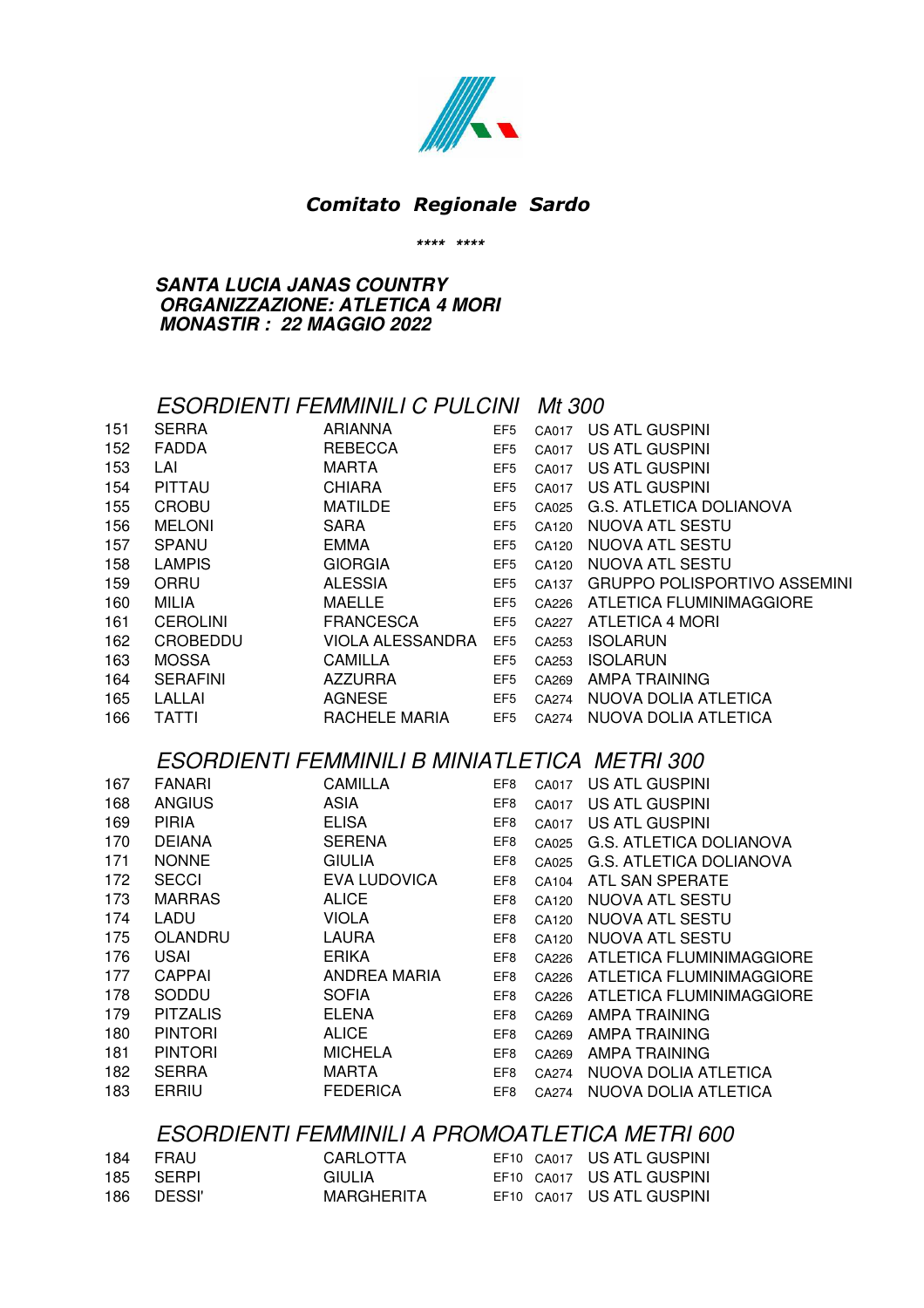| 187           | <b>MAIS</b>     | <b>LETIZIA</b>                                 |                 | EF10 CA017 | US ATL GUSPINI                           |
|---------------|-----------------|------------------------------------------------|-----------------|------------|------------------------------------------|
| 188           | CARA            | <b>MARTA</b>                                   |                 | EF10 CA025 | <b>G.S. ATLETICA DOLIANOVA</b>           |
| 189           | <b>BORRELLO</b> | <b>ASIA</b>                                    |                 | EF10 CA025 | G.S. ATLETICA DOLIANOVA                  |
| 190           | <b>ASSON</b>    | <b>MARIA BELEN</b>                             |                 | EF10 CA025 | <b>G.S. ATLETICA DOLIANOVA</b>           |
| 191           | <b>SPIGA</b>    | <b>NOEMI</b>                                   |                 | EF10 CA104 | ATL SAN SPERATE                          |
| 192           | <b>LEDDA</b>    | <b>CATERINA</b>                                |                 | EF10 CA104 | ATL SAN SPERATE                          |
| 193           | <b>DESSI'</b>   | <b>ASIA</b>                                    |                 | EF10 CA120 | NUOVA ATL SESTU                          |
| 194           | OLANDRU         | <b>SARA</b>                                    |                 | EF10 CA120 | NUOVA ATL SESTU                          |
| 195           | <b>PIANO</b>    | <b>MARTINA</b>                                 |                 | EF10 CA137 | <b>GRUPPO POLISPORTIVO ASSEMINI</b>      |
| 196           | <b>PARODO</b>   | <b>MICHELA</b>                                 |                 | EF10 CA137 | <b>GRUPPO POLISPORTIVO ASSEMINI</b>      |
| 197           | <b>PILLONI</b>  | <b>ADELE</b>                                   |                 | EF10 CA137 | <b>GRUPPO POLISPORTIVO ASSEMINI</b>      |
| 198           | <b>PINNA</b>    | <b>LUCIA</b>                                   |                 | EF10 CA226 | ATLETICA FLUMINIMAGGIORE                 |
| 199           | CARA            | <b>NOEMI</b>                                   |                 | EF10 CA236 | I.S.D.G.P. Di MARACALAGONIS              |
| 200           | <b>MILIA</b>    | <b>MARTINA</b>                                 |                 | EF10 CA236 | I.S.D.G.P. Di MARACALAGONIS              |
| 201           | <b>PIRAS</b>    | <b>VIOLA</b>                                   |                 | EF10 CA236 | I.S.D.G.P. Di MARACALAGONIS              |
| 202           | SODDU           | <b>VIOLA</b>                                   |                 | EF10 CA253 | <b>ISOLARUN</b>                          |
| 203           | <b>NURCHIS</b>  | <b>NICOLE</b>                                  |                 | EF10 CA253 | <b>ISOLARUN</b>                          |
| 204           | <b>CARTA</b>    | <b>GRETA</b>                                   |                 | EF10 CA269 | <b>AMPA TRAINING</b>                     |
| 205           | LILLIU          | <b>EMMA</b>                                    |                 | EF10 CA269 | <b>AMPA TRAINING</b>                     |
| 206           | CASALI          | <b>IRIS</b>                                    |                 | EF10 CA280 | <b>SEVENFIT</b>                          |
|               |                 |                                                |                 |            |                                          |
|               |                 | <b>ESORDIENTI MASCHILI C PULCINI METRI 300</b> |                 |            |                                          |
| 207           | <b>ERCA</b>     | <b>ROMEO</b>                                   | EM <sub>5</sub> | CA017      | US ATL GUSPINI                           |
| 208           | <b>CASULA</b>   | <b>ALESSANDRO</b>                              | EM <sub>5</sub> | CA017      | US ATL GUSPINI                           |
| 209           | <b>USAI</b>     | <b>ALESSANDRO</b>                              | EM <sub>5</sub> | CA137      | <b>GRUPPO POLISPORTIVO ASSEMINI</b>      |
| 210           | <b>GADDARI</b>  | <b>ALESSANDRO</b>                              | EM <sub>5</sub> | CA137      | <b>GRUPPO POLISPORTIVO ASSEMINI</b>      |
| 211           | LARGIU          | <b>EDOARDO</b>                                 | EM <sub>5</sub> | CA137      | <b>GRUPPO POLISPORTIVO ASSEMINI</b>      |
| 212           | <b>VACCA</b>    | <b>IVAN ALESSANDRO</b>                         | EM <sub>5</sub> | CA137      | <b>GRUPPO POLISPORTIVO ASSEMINI</b>      |
| 213           | COCCO           | <b>LORENZO</b>                                 | EM <sub>5</sub> | CA236      | I.S.D.G.P. Di MARACALAGONIS              |
| 214           | <b>DEIANA</b>   | <b>CLAUDIO</b>                                 | EM <sub>5</sub> | CA236      | I.S.D.G.P. Di MARACALAGONIS              |
| 215           | <b>CONCAS</b>   | <b>ALESSANDRO</b>                              | EM <sub>5</sub> | CA236      | I.S.D.G.P. Di MARACALAGONIS              |
| 216           | <b>CAPPAI</b>   | <b>MATTEO</b>                                  | EM <sub>5</sub> | CA253      | <b>ISOLARUN</b>                          |
| 217           | <b>DEIANA</b>   | <b>MATTIA</b>                                  | EM <sub>5</sub> | CA253      | <b>ISOLARUN</b>                          |
| 218           | <b>ETZI</b>     | <b>PAOLO</b>                                   | EM <sub>5</sub> | CA253      | <b>ISOLARUN</b>                          |
| 219           | <b>ATZORI</b>   | <b>LEONARDO</b>                                |                 | EM5 CA269  | <b>AMPA TRAINING</b>                     |
| 220           | LOCCI           | <b>MICHELE</b>                                 |                 |            | EM5 CA274 NUOVA DOLIA ATLETICA           |
| 221           | <b>MARRAS</b>   | <b>DANIEL</b>                                  | EM <sub>5</sub> | CA274      | NUOVA DOLIA ATLETICA                     |
| 222           | <b>SERRA</b>    | <b>FEDERICO FRANCO</b>                         | EM <sub>5</sub> | CA274      | NUOVA DOLIA ATLETICA                     |
|               |                 |                                                |                 |            |                                          |
|               |                 | ESORDIENTI MASCHILI B MINIATLETICA METRI 300   |                 |            |                                          |
| 223           | PILI            | <b>ELIA</b>                                    | EM8             | CA017      | US ATL GUSPINI                           |
| 224           | ORTU            | <b>FEDERICO</b>                                | EM <sub>8</sub> | CA017      | US ATL GUSPINI                           |
| 225           | <b>ERCA</b>     | <b>TOBIA</b>                                   | EM <sub>8</sub> | CA017      | US ATL GUSPINI                           |
| 226           | <b>CABRAS</b>   | <b>JAIME</b>                                   | EM <sub>8</sub> | CA025      | <b>G.S. ATLETICA DOLIANOVA</b>           |
| 227           | <b>CABBOI</b>   | <b>ALESSANDRO</b>                              | EM8             | CA025      | <b>G.S. ATLETICA DOLIANOVA</b>           |
| 228           | <b>PITTONI</b>  | <b>IACOPO</b>                                  | EM8             | CA036      | POL LIBERTAS CAMPIDANO                   |
| 229           | <b>ACCALAI</b>  | <b>SAMUELE</b>                                 | EM8             | CA120      | NUOVA ATL SESTU                          |
| 230           | <b>MELIS</b>    | <b>MATTEO</b>                                  | EM <sub>8</sub> |            | NUOVA ATL SESTU                          |
| 231           | <b>PIBIRI</b>   | <b>LORENZO</b>                                 | EM <sub>8</sub> | CA120      | <b>GRUPPO POLISPORTIVO ASSEMINI</b>      |
|               | <b>DESSI</b>    |                                                |                 | CA137      | <b>GRUPPO POLISPORTIVO ASSEMINI</b>      |
| 232           |                 | <b>ALESSANDRO</b>                              | EM8             | CA137      |                                          |
| 233           | <b>MURA</b>     | <b>GIACOMO</b>                                 | EM8             | CA137      | <b>GRUPPO POLISPORTIVO ASSEMINI</b>      |
| 234           | <b>LECCA</b>    | <b>EDOARDO</b>                                 | EM <sub>8</sub> | CA226      | ATLETICA FLUMINIMAGGIORE                 |
| 235           | CADEDDU         | <b>ALBERTO</b>                                 | EM8             | CA226      | ATLETICA FLUMINIMAGGIORE                 |
| 236           | <b>FARRIS</b>   | <b>STEFANO PIETRO</b>                          | EM8             | CA227      | <b>ATLETICA 4 MORI</b>                   |
| 237<br>$\sim$ | SPANU<br>100110 | <b>RICCARDO</b><br><b>TOMANI</b>               | EM8             | CA236      | I.S.D.G.P. Di MARACALAGONIS<br>ותו המיוח |

- NURCHIS TOMMY EM8 CA253 ISOLARUN
- SUNDA GABRIELE EM8 CA274 NUOVA DOLIA ATLETICA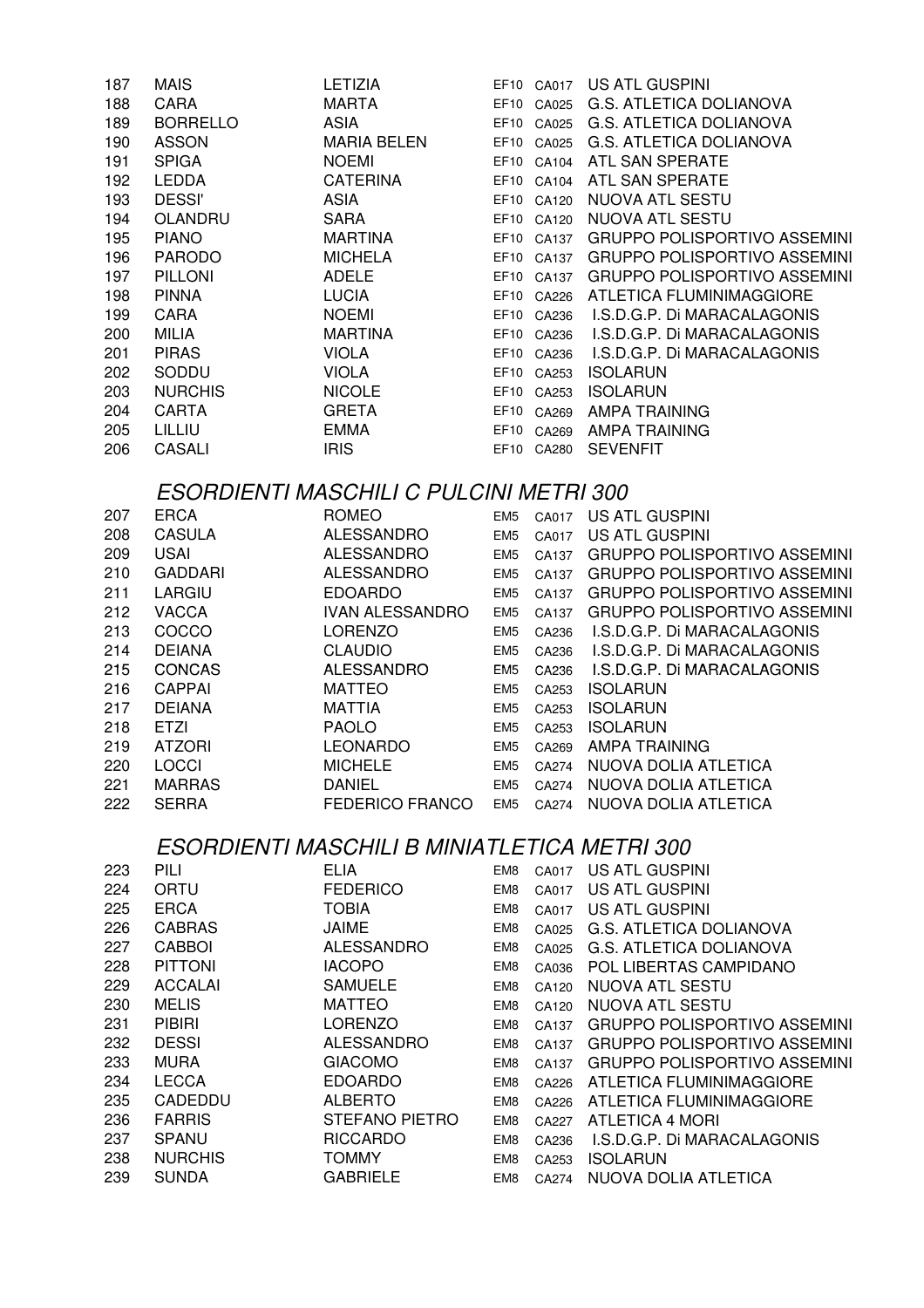# ESORDIENTI MASCHILI A PROMOATLETICA METRI 600

| 240 | CASTI           | <b>ARMANDO</b>         | <b>EM10 CA017</b> | US ATL GUSPINI                      |
|-----|-----------------|------------------------|-------------------|-------------------------------------|
| 241 | <b>PITTAU</b>   | <b>GABRIELE</b>        | <b>EM10 CA017</b> | US ATL GUSPINI                      |
| 242 | ATZENI          | LEONARDO               | <b>EM10 CA017</b> | US ATL GUSPINI                      |
| 243 | <b>PUSCEDDU</b> | <b>GIULIO</b>          | <b>EM10 CA017</b> | US ATL GUSPINI                      |
| 244 | SABA            | ANDREA                 | EM10 CA017        | US ATL GUSPINI                      |
| 245 | <b>SIMBULA</b>  | <b>MATTIA</b>          | <b>EM10 CA025</b> | G.S. ATLETICA DOLIANOVA             |
| 246 | <b>DESSI</b>    | <b>CHRISTIAN</b>       | EM10 CA025        | G.S. ATLETICA DOLIANOVA             |
| 247 | <b>PIONCA</b>   | <b>FEDERICO</b>        | EM10 CA120        | NUOVA ATL SESTU                     |
| 248 | <b>SCHIRRU</b>  | <b>LORENZO</b>         | EM10 CA120        | NUOVA ATL SESTU                     |
| 249 | <b>LEDDA</b>    | <b>FEDERICO</b>        | EM10 CA137        | <b>GRUPPO POLISPORTIVO ASSEMINI</b> |
| 250 | <b>MAXIA</b>    | <b>MARCO</b>           | EM10 CA137        | GRUPPO POLISPORTIVO ASSEMINI        |
| 251 | <b>LOCCI</b>    | <b>FEDERICO</b>        | EM10 CA137        | <b>GRUPPO POLISPORTIVO ASSEMINI</b> |
| 252 | <b>CONTU</b>    | <b>GIAIME GIUSEPPE</b> | EM10 CA137        | GRUPPO POLISPORTIVO ASSEMINI        |
| 253 | <b>MULAS</b>    | <b>FEDERICO</b>        | EM10 CA227        | ATLETICA 4 MORI                     |
| 254 | <b>MASCIA</b>   | ANDREA                 | EM10 CA269        | AMPA TRAINING                       |
| 255 | <b>PITZALIS</b> | LORENZO                | EM10 CA269        | AMPA TRAINING                       |
| 256 | <b>CONGIA</b>   | <b>MARCO</b>           | EM10 CA280        | <b>SEVENFIT</b>                     |
| 257 | <b>CROBU</b>    | <b>GABRIELE</b>        | EM10 CA280        | <b>SEVENFIT</b>                     |

## RAGAZZE METRI 1000

| 258 | <b>ASSON</b>         | LEONOR                   | <b>RF</b> | CA025 | G.S. ATLETICA DOLIANOVA             |
|-----|----------------------|--------------------------|-----------|-------|-------------------------------------|
| 259 | ERRIU                | <b>GIORGIA</b>           | <b>RF</b> | CA025 | G.S. ATLETICA DOLIANOVA             |
| 260 | <b>SPIGA</b>         | <b>ALICE</b>             | <b>RF</b> | CA104 | ATL SAN SPERATE                     |
| 261 | <b>PUDDU</b>         | <b>ALICE</b>             | <b>RF</b> | CA120 | NUOVA ATL SESTU                     |
| 262 | <b>PIANO</b>         | <b>CARLOTTA</b>          | <b>RF</b> | CA137 | <b>GRUPPO POLISPORTIVO ASSEMINI</b> |
| 263 | <b>MUSA</b>          | <b>SVETLANA</b>          | <b>RF</b> | CA137 | <b>GRUPPO POLISPORTIVO ASSEMINI</b> |
| 264 | <b>PASSIU BASCIU</b> | <b>VITTORIA BRIGITTE</b> | <b>RF</b> | CA137 | <b>GRUPPO POLISPORTIVO ASSEMINI</b> |
| 265 | ARESU                | <b>AURORA</b>            | <b>RF</b> | CA137 | <b>GRUPPO POLISPORTIVO ASSEMINI</b> |
| 266 | <b>SPIGA</b>         | ELETTRA MARIA            | <b>RF</b> | CA227 | ATLETICA 4 MORI                     |
| 267 | <b>FLORE</b>         | ARIANNA                  | <b>RF</b> | CA269 | AMPA TRAINING                       |
| 268 | <b>MURGIA</b>        | <b>BIANCA ELEONORA</b>   | <b>RF</b> | CA274 | NUOVA DOLIA ATLETICA                |
| 269 | TOPPI                | <b>ILARY</b>             | RF        | OR156 | AMATORI TERRALBA                    |

## RAGAZZI METRI 1000

| 270 | ERRIU           | <b>DAVIDE</b>          | <b>RM</b> | CA001 | <b>C.U.S. CAGLIARI</b>              |
|-----|-----------------|------------------------|-----------|-------|-------------------------------------|
| 271 | <b>NONNIS</b>   | MATTEO                 | <b>RM</b> | CA017 | US ATL GUSPINI                      |
| 272 | <b>BARRA</b>    | <b>EDOARDO</b>         | <b>RM</b> | CA025 | <b>G.S. ATLETICA DOLIANOVA</b>      |
| 273 | <b>SALIS</b>    | <b>MICHELE</b>         | <b>RM</b> | CA025 | <b>G.S. ATLETICA DOLIANOVA</b>      |
| 274 | <b>PUTZOLU</b>  | <b>MATTEO</b>          | RM        | CA025 | <b>G.S. ATLETICA DOLIANOVA</b>      |
| 275 | <b>CORDA</b>    | <b>ANTONIO</b>         | <b>RM</b> | CA025 | <b>G.S. ATLETICA DOLIANOVA</b>      |
| 276 | CARA            | <b>MATTEO</b>          | <b>RM</b> | CA025 | <b>G.S. ATLETICA DOLIANOVA</b>      |
| 277 | ARBA            | <b>LORENZO</b>         | <b>RM</b> | CA025 | <b>G.S. ATLETICA DOLIANOVA</b>      |
| 278 | <b>BARRA</b>    | <b>EMANUELE</b>        | RM        | CA025 | <b>G.S. ATLETICA DOLIANOVA</b>      |
| 279 | <b>SPIGA</b>    | <b>MICHELE</b>         | <b>RM</b> | CA036 | POL LIBERTAS CAMPIDANO              |
| 280 | <b>ALVAU</b>    | <b>MATTEO</b>          | <b>RM</b> | CA036 | POL LIBERTAS CAMPIDANO              |
| 281 | <b>SEDDA</b>    | <b>MICHELE</b>         | <b>RM</b> | CA036 | POL LIBERTAS CAMPIDANO              |
| 282 | <b>ONANO</b>    | DIEGO JOSE'            | RM        | CA120 | NUOVA ATL SESTU                     |
| 283 | <b>SPIGA</b>    | <b>PIETRO</b>          | <b>RM</b> | CA120 | <b>NUOVA ATL SESTU</b>              |
| 284 | <b>FLAVIANI</b> | <b>SAMUELE</b>         | <b>RM</b> | CA120 | NUOVA ATL SESTU                     |
| 285 | <b>DESSI'</b>   | <b>STEFANO</b>         | <b>RM</b> | CA120 | NUOVA ATL SESTU                     |
| 286 | <b>PIONCA</b>   | <b>NICOLA</b>          | <b>RM</b> | CA120 | NUOVA ATL SESTU                     |
| 287 | <b>CARA</b>     | <b>ALESSIO</b>         | RM        | CA137 | <b>GRUPPO POLISPORTIVO ASSEMINI</b> |
| 288 | <b>MEREU</b>    | <b>RICCARDO ELIGIO</b> | RM        | CA137 | <b>GRUPPO POLISPORTIVO ASSEMINI</b> |
| 289 | <b>LEDDA</b>    | <b>DANIELE</b>         | RM        | CA137 | <b>GRUPPO POLISPORTIVO ASSEMINI</b> |
| 290 | <b>UTZERI</b>   | <b>GABRIELE</b>        | <b>RM</b> | CA137 | <b>GRUPPO POLISPORTIVO ASSEMINI</b> |
| 291 | <b>CASULA</b>   | <b>LEONARDO</b>        | RM        | CA137 | <b>GRUPPO POLISPORTIVO ASSEMINI</b> |
| 292 | <b>GIRAU</b>    | <b>ALESSANDRO</b>      | RM        | CA137 | <b>GRUPPO POLISPORTIVO ASSEMINI</b> |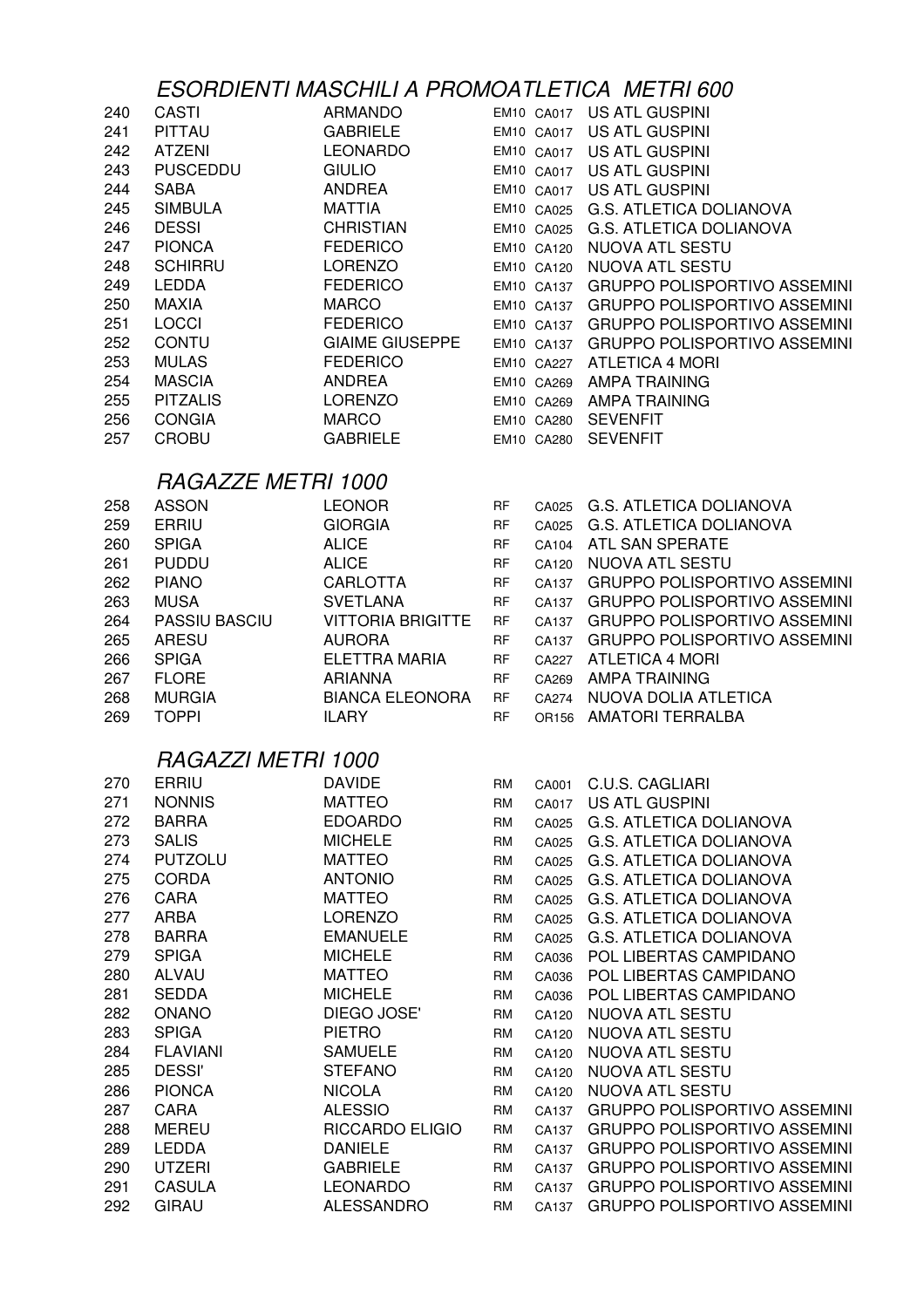| 293<br>294<br>295<br>296<br>297<br>298                      | <b>CONGIU</b><br><b>SCHIRRU</b><br>CASU<br><b>ROSSI</b><br><b>CINUS</b><br><b>DEIANA</b>                                                        | <b>MATTEO</b><br><b>DAVIDE</b><br><b>MORGAN</b><br><b>NICOLA</b><br><b>DAVIDE</b><br><b>DAVIDE</b>                                                                                                                                                      | RM<br><b>RM</b><br><b>RM</b><br>RM<br><b>RM</b><br><b>RM</b>               | CA137<br>CA227<br>CA236<br>CA236<br>CA269<br>CA280                                                           | <b>GRUPPO POLISPORTIVO ASSEMINI</b><br><b>ATLETICA 4 MORI</b><br>I.S.D.G.P. Di MARACALAGONIS<br>I.S.D.G.P. Di MARACALAGONIS<br><b>AMPA TRAINING</b><br><b>SEVENFIT</b>                                                                        |
|-------------------------------------------------------------|-------------------------------------------------------------------------------------------------------------------------------------------------|---------------------------------------------------------------------------------------------------------------------------------------------------------------------------------------------------------------------------------------------------------|----------------------------------------------------------------------------|--------------------------------------------------------------------------------------------------------------|-----------------------------------------------------------------------------------------------------------------------------------------------------------------------------------------------------------------------------------------------|
| 299<br>300<br>301                                           | CADETTE METRI 2000<br><b>CAPPAI</b><br><b>PERRA</b><br><b>MATTA</b>                                                                             | <b>CHIARA</b><br><b>FRANCESCA</b><br><b>GRECA</b>                                                                                                                                                                                                       | CF<br><b>CF</b><br><b>CF</b>                                               | CA017<br>CA137<br>CA226                                                                                      | US ATL GUSPINI<br><b>GRUPPO POLISPORTIVO ASSEMINI</b><br>ATLETICA FLUMINIMAGGIORE                                                                                                                                                             |
| 302<br>303<br>304<br>305<br>306<br>307                      | CADETTI METRI 2000<br><b>CASTI</b><br><b>ARBA</b><br><b>CAMPO</b><br>CARA<br><b>CARTA</b><br><b>MASCIA</b>                                      | <b>EDOARDO</b><br><b>SIMONE</b><br><b>EDOARDO</b><br><b>GABRIELE</b><br><b>NICOLA</b><br><b>SIMONE</b>                                                                                                                                                  | <b>CM</b><br><b>CM</b><br><b>CM</b><br><b>CM</b><br><b>CM</b><br><b>CM</b> | CA017<br>CA025<br>CA137<br>CA137<br>CA269<br>CA269                                                           | <b>US ATL GUSPINI</b><br><b>G.S. ATLETICA DOLIANOVA</b><br><b>GRUPPO POLISPORTIVO ASSEMINI</b><br><b>GRUPPO POLISPORTIVO ASSEMINI</b><br><b>AMPA TRAINING</b><br><b>AMPA TRAINING</b>                                                         |
| 308                                                         | <b>ALLIEVI METRI 5000</b><br><b>PIRAS</b>                                                                                                       | <b>FRANCESCO</b>                                                                                                                                                                                                                                        | AM                                                                         | CA137                                                                                                        | <b>GRUPPO POLISPORTIVO ASSEMINI</b>                                                                                                                                                                                                           |
| 101<br>102<br>103<br>104<br>105<br>106<br>107<br>108<br>109 | <b>PIGA</b><br><b>LAMPIS</b><br><b>LISCIA</b><br><b>MANCA</b><br><b>ONIDI</b><br>SANTOCONO<br><b>BORDICCHIA</b><br><b>CINUS</b><br><b>CONTU</b> | <b>SENIOR DONNE SF35 ED OLTRE Mt 8500</b><br>JUNIOR PROMESSE SENIOR DONNE SF<br><b>MARTA</b><br><b>MARIA GRAZIA</b><br>ANTONIA RICCARDA<br><b>MURIEL</b><br><b>ELENA</b><br><b>VALERIA</b><br><b>CLAUDIA</b><br><b>MARIA CRISTINA</b><br><b>ERMINIA</b> |                                                                            | SF60 CA002<br>SF50 CA017<br>SF55 CA017<br>SF45 CA017<br>SF35 CA017<br>SF50 CA017<br>SF45 CA036<br>SF60 CA036 | <i>Mt 8500</i><br>S G AMSICORA<br><b>US ATL GUSPINI</b><br><b>US ATL GUSPINI</b><br>US ATL GUSPINI<br><b>US ATL GUSPINI</b><br><b>US ATL GUSPINI</b><br>POL LIBERTAS CAMPIDANO<br>POL LIBERTAS CAMPIDANO<br>SF40 CA036 POL LIBERTAS CAMPIDANO |
| 110<br>111<br>112<br>113<br>114<br>115<br>116<br>117        | <b>OTTONELLO</b><br><b>CAPPAI</b><br>LAI<br><b>SOGUS</b><br><b>ARGIOLAS</b><br><b>CIRINA</b><br><b>FARIGU</b><br><b>MOSCHITTO</b>               | <b>SABRINA</b><br><b>GABRIELLA</b><br><b>MARIA GRAZIELLA</b><br><b>DANIELA</b><br><b>CATERINA</b><br><b>MARIA ELEONORA</b><br><b>LUCIA</b><br><b>VERUSCHKA</b>                                                                                          |                                                                            | SF55 CA154<br>SF50 CA198<br>SF45 CA198<br>SF50 CA201<br>SF65 CA201<br>SF45 CA201<br>SF50 CA211               | SF40 CA120 NUOVA ATL SESTU<br><b>GS RUNNERS CAGLIARI</b><br>ASD OLYMPIA VILLACIDRO<br>ASD OLYMPIA VILLACIDRO<br>ATL EDOARDO SANNA ELMAS<br>ATL EDOARDO SANNA ELMAS<br>ATL EDOARDO SANNA ELMAS<br><b>CAGLIARI MARATHON CLUB</b>                |
| 118<br>119<br>120<br>121<br>122<br>123<br>124               | <b>PIGA</b><br>SOI<br><b>PORCEDDU</b><br><b>FARRIS</b><br><b>MILIDDI</b><br><b>NIOI</b><br>ORRU'                                                | <b>MICHELA</b><br><b>GIULIA</b><br><b>CRISTINA</b><br><b>ELSA</b><br>ROSALBA<br><b>MARIA GABRIELLA</b><br><b>SARA</b>                                                                                                                                   |                                                                            | SF35 CA211<br>SF70 CA222<br>SF40 CA236<br>SF45 CA239<br>SF55 CA239<br>SF55 CA239<br>SF40 CA239               | <b>CAGLIARI MARATHON CLUB</b><br>ATLETICA SIURGUS DONIGALA<br>I.S.D.G.P. Di MARACALAGONIS<br>CAGLIARI ATLETICA LEGGERA<br>CAGLIARI ATLETICA LEGGERA<br>CAGLIARI ATLETICA LEGGERA<br>CAGLIARI ATLETICA LEGGERA                                 |
| 125<br>126<br>127<br>128<br>129<br>130<br>131<br>132        | <b>SONEDDA</b><br>LOI<br><b>CAPPON</b><br><b>CALLAI</b><br>PILI<br><b>PIRAS</b><br><b>MARINI</b><br><b>FAIS</b>                                 | <b>CRISTINA</b><br><b>MARIA BARBARA</b><br><b>SAMUELA</b><br><b>ILARIA</b><br><b>DONATELLA</b><br><b>FRANCESCA</b><br>ANGELA<br><b>STEFANIA</b>                                                                                                         |                                                                            | SF50 CA239<br>SF50 CA242<br>SF35 CA253<br>SF35 CA255<br>SF45 CA255<br>SF40 CA255<br>SF50 CA267<br>SF45 CA269 | CAGLIARI ATLETICA LEGGERA<br><b>BLUE TRIBUNE</b><br><b>ISOLARUN</b><br>ATLETICA UTA<br><b>ATLETICA UTA</b><br><b>ATLETICA UTA</b><br><b>ATLETICA SINNAI</b><br><b>AMPA TRAINING</b>                                                           |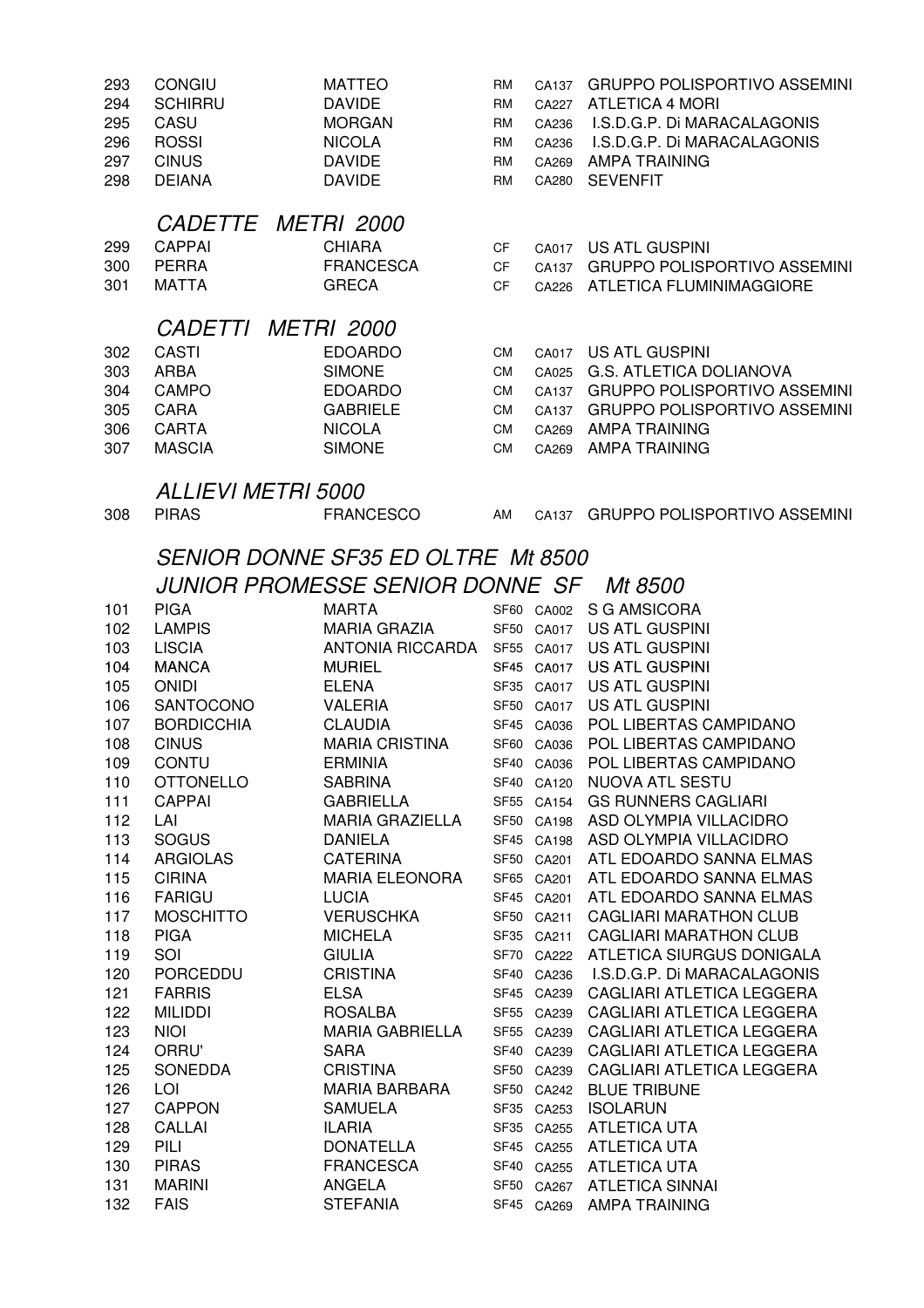| 133            | <b>SABA</b>      | <b>GISELLA</b>                                  |             | SF40 CA269 | AMPA TRAINING                      |
|----------------|------------------|-------------------------------------------------|-------------|------------|------------------------------------|
| 134            | <b>SERRA</b>     | <b>ROBERTA</b>                                  |             | SF35 CA269 | <b>AMPA TRAINING</b>               |
| 135            | <b>ATZENI</b>    | <b>MAURA</b>                                    | SF45 PE180  |            | <b>RUN LIFE</b>                    |
| 136            | <b>MANNU</b>     | <b>GRAZIA</b>                                   |             | SF40 SS217 | PODISTICA SASSARI                  |
| 137            | <b>CUGIS</b>     | <b>SANDRA</b>                                   | <b>SF50</b> |            | <b>RUNCARD</b>                     |
|                |                  |                                                 |             |            |                                    |
|                |                  | <b>SENIOR UOMINI SM35 ED OLTRE Mt 8500</b>      |             |            |                                    |
|                |                  | <b>JUNIOR PROMESSE SENIOR UOMINI SM Mt 8500</b> |             |            |                                    |
| 1              | <b>CARDIA</b>    | <b>SERGIO</b>                                   |             |            | SM55 CA227 ATLETICA 4 MORI         |
| 2              | <b>COGOTZI</b>   | <b>PAOLO</b>                                    |             | SM50 CA227 | <b>ATLETICA 4 MORI</b>             |
| 3              | LILLIU           | ALBERTO                                         |             |            | SM35 CA227 ATLETICA 4 MORI         |
| 4              | MINGOZZI         | <b>FABRIZIO</b>                                 |             |            | SM45 CA227 ATLETICA 4 MORI         |
| 5              | SARDARA          | <b>ROBERTO</b>                                  |             |            | SM55 CA227 ATLETICA 4 MORI         |
| 6              | <b>SPADA</b>     | <b>DANILO</b>                                   |             |            | SM60 CA227 ATLETICA 4 MORI         |
| $\overline{7}$ | <b>URAS</b>      | <b>PIETRO</b>                                   |             |            | SM60 CA227 ATLETICA 4 MORI         |
| 8              | <b>PORCU</b>     | CARLO                                           |             |            | SM80 CA012 ATLETICA SELARGIUS      |
| 9              | <b>FANARI</b>    | <b>LUCA</b>                                     |             | SM40 CA017 | US ATL GUSPINI                     |
| 10             | <b>PEDDIS</b>    | <b>SILVANO</b>                                  |             | SM55 CA017 | US ATL GUSPINI                     |
| 11             | <b>PINNA</b>     | <b>FRANCESCO</b>                                |             | SM40 CA017 | US ATL GUSPINI                     |
| 12             | CARA             | <b>MARCO</b>                                    |             | SM45 CA025 | G.S. ATLETICA DOLIANOVA            |
| 13             | <b>MUSIU</b>     | <b>DANIELE</b>                                  | SM35 CA025  |            | G.S. ATLETICA DOLIANOVA            |
| 14             | <b>NONNE</b>     | <b>MAURO</b>                                    | SM45 CA025  |            | G.S. ATLETICA DOLIANOVA            |
| 15             | <b>PUTZOLU</b>   | <b>PAOLO</b>                                    |             | SM55 CA025 | <b>G.S. ATLETICA DOLIANOVA</b>     |
| 16             | <b>SULIS</b>     | MARCO                                           | SM60 CA025  |            | <b>G.S. ATLETICA DOLIANOVA</b>     |
| 17             | <b>NIOI</b>      | <b>MICHELE</b>                                  |             | SM40 CA032 | AS TESPIENSE QUARTU                |
| 18             | <b>PICCI</b>     | <b>DELIO</b>                                    |             | SM45 CA032 | AS TESPIENSE QUARTU                |
| 19             | ANEDDA           | <b>SERGIO</b>                                   |             | SM65 CA033 | ATL CORTOGHIANA                    |
| 20             | <b>SALIS</b>     | <b>ALBANO</b>                                   |             | SM50 CA033 | ATL CORTOGHIANA                    |
| 21             | <b>VENTURI</b>   | <b>FABIO</b>                                    |             | SM35 CA033 | ATL CORTOGHIANA                    |
| 22             | <b>ALTEA</b>     | <b>MARCO</b>                                    | <b>SM</b>   | CA036      | POL LIBERTAS CAMPIDANO             |
| 23             | <b>CONGIU</b>    | PIERFRANCESCO                                   | SM45 CA036  |            | POL LIBERTAS CAMPIDANO             |
| 24             | <b>CORRIAS</b>   | <b>STEFANO</b>                                  | SM45 CA036  |            | POL LIBERTAS CAMPIDANO             |
| 25             | <b>MELIS</b>     | <b>MIRKO</b>                                    | SM40 CA036  |            | POL LIBERTAS CAMPIDANO             |
| 26             | <b>ZARA</b>      | <b>DARIO</b>                                    | <b>SM</b>   | CA036      | POL LIBERTAS CAMPIDANO             |
| 27             | <b>ANGEI</b>     | <b>SIMONE</b>                                   | <b>SM</b>   | CA056      | ATL POD SAN GAVINO                 |
| 28             | <b>FRONGIA</b>   | <b>STEFANO</b>                                  |             | SM CA056   | ATL POD SAN GAVINO                 |
| 29             | <b>LOCHE</b>     | <b>DAVIDE</b>                                   | SM60 CA083  |            | A.S.D. POLISPORTIVA UTA 2000       |
| 30             | <b>TATTI</b>     | <b>ALBERTO</b>                                  | SM45 CA120  |            | NUOVA ATL SESTU                    |
| 31             | <b>FADDA</b>     | <b>MARIO</b>                                    | SM40 CA129  |            | SS SULCIS ATL CARBONIA             |
| 32             | <b>SERRA</b>     | <b>GUIDO</b>                                    | SM55 CA145  |            | <b>ATLETICA VILLAMARESE</b>        |
| 33             | <b>SERRA</b>     | <b>OTTAVIO</b>                                  | SM65 CA145  |            | <b>ATLETICA VILLAMARESE</b>        |
| 34             | SIDDU            | <b>STEFANO</b>                                  |             | SM50 CA145 | ATLETICA VILLAMARESE               |
| 35             | <b>ACCOSSU</b>   | <b>GABRIELE</b>                                 | PM          | CA154      | <b>GS RUNNERS CAGLIARI</b>         |
| 36             | <b>CITTADINI</b> | <b>EDOARDO</b>                                  | <b>SM</b>   | CA154      | <b>GS RUNNERS CAGLIARI</b>         |
| 37             | <b>FANARI</b>    | <b>RAIMONDO</b>                                 |             | SM55 CA154 | <b>GS RUNNERS CAGLIARI</b>         |
| 38             | PILI             | <b>FRANCO</b>                                   | SM80 CA154  |            | <b>GS RUNNERS CAGLIARI</b>         |
| 39             | <b>ZURRU</b>     | <b>MAURO</b>                                    | SM55 CA154  |            | <b>GS RUNNERS CAGLIARI</b>         |
| 40             | <b>MUNTONI</b>   | <b>VINCENZO</b>                                 | SM75 CA198  |            | ASD OLYMPIA VILLACIDRO             |
| 41             | <b>PITZALIS</b>  | <b>ALESSIO</b>                                  |             | SM40 CA198 | ASD OLYMPIA VILLACIDRO             |
| 42             | <b>MEDAS</b>     | <b>TIZIANO</b>                                  | SM60 CA201  |            | ATL EDOARDO SANNA ELMAS            |
| 43             | <b>MAMELI</b>    | <b>SERGIO</b>                                   | SM60 CA224  |            | NUOVA ATLETICA SARDEGNA            |
| 44             | <b>MELONI</b>    | <b>LUCIANO</b>                                  | SM55 CA224  |            | NUOVA ATLETICA SARDEGNA            |
| 45             | <b>PISCHEDDA</b> | <b>MASSIMO</b>                                  | SM50 CA224  |            | NUOVA ATLETICA SARDEGNA            |
| 46             | <b>PINTORE</b>   | <b>STEFANO</b>                                  | SM45 CA231  |            | <b>ATLETICA MONTEPONI IGLESIAS</b> |
| 47             | COCCO            | <b>ANDREA</b>                                   | SM40 CA236  |            | I.S.D.G.P. Di MARACALAGONIS        |
| 48             | <b>DEIANA</b>    | <b>CRISTIAN</b>                                 | SM45 CA236  |            | I.S.D.G.P. Di MARACALAGONIS        |
| 49             | SARRITZU         | <b>FRANCO</b>                                   | SM50 CA236  |            | I.S.D.G.P. Di MARACALAGONIS        |
| 50             | COCCO            | <b>LEANDRO</b>                                  |             | SM65 CA239 | CAGLIARI ATLETICA LEGGERA          |
|                |                  |                                                 |             |            |                                    |